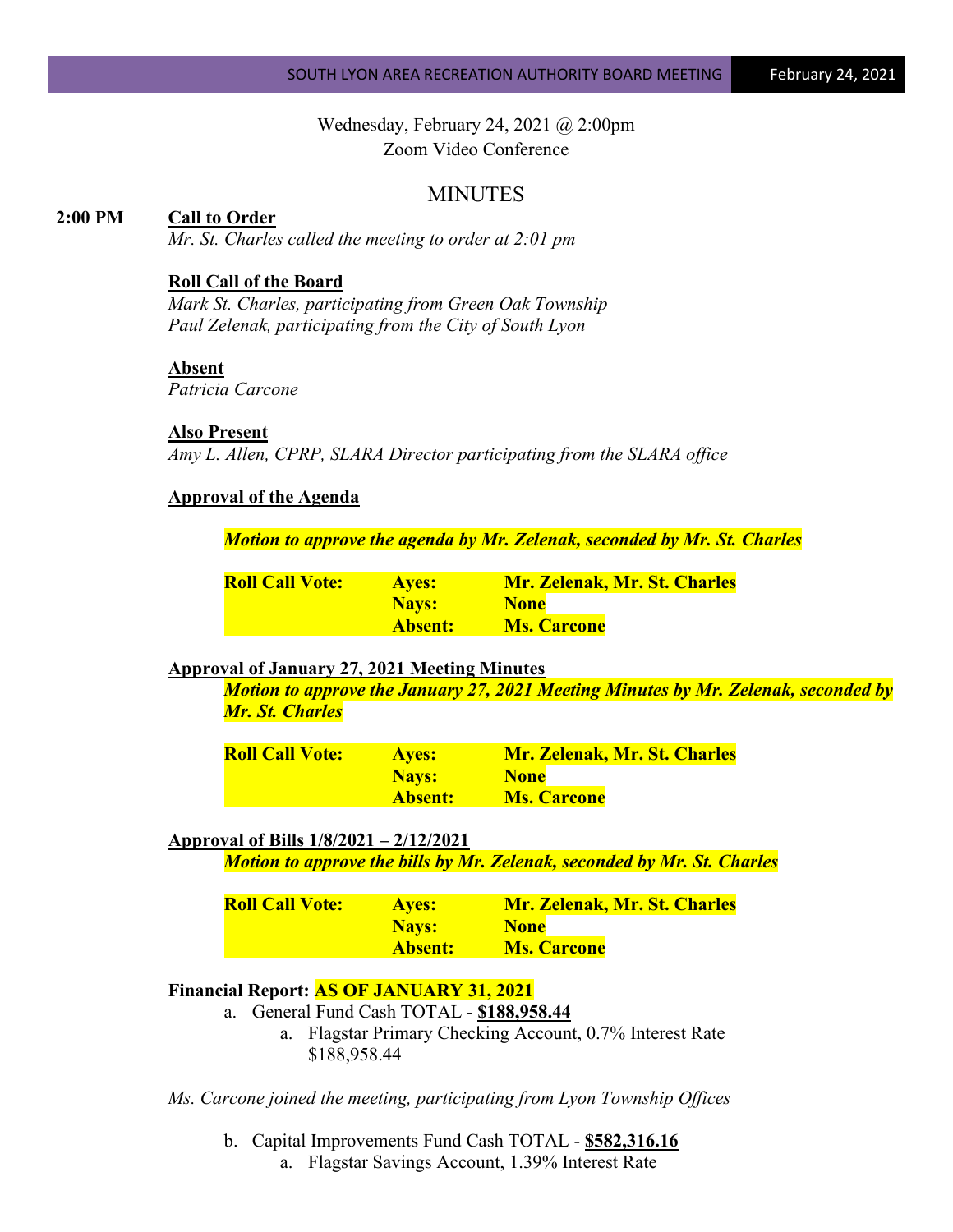\$217,768.38

b. The State Bank, 90 Day CD, .35% Interest Rate, Maturity Date 3/10/2021 \$364,547.78

# **Motion by Mr. Zelenak, second by Mr. St. Charles**

**Motion to direct Mrs. Allen to have the full matured amount from The State Bank 90 Day CD that matures on 3/10/2021 deposited into the Capital Improvements Fund, specifically the Flagstar Savings Account.**

| <b>Roll Call Vote:</b> | <b>Aves:</b> | <b>Mr. St. Charles, Mr. Zelenak, Ms. Carcone</b> |
|------------------------|--------------|--------------------------------------------------|
|                        | <b>Navs:</b> | <b>None</b>                                      |
|                        | Absent:      | <b>None</b>                                      |

### **Correspondence**

*None*

# **Call to the Public**

*None*

# **I) Old Business**

# **1. SLARA Office Updates**

# **a. Winter Programming Update/Brochure**

*Mrs. Allen made the board aware that some onsite programming is being done with precautions taking place. No sports leagues are running currently due to lack of facilities. The schools are meeting again March 1st to discuss the possibility of opening facilities.*

## **b. Spring/Summer Programming Update**

*Mrs. Allen shared a mock up of the Spring/Summer 2021 brochure with the board.*  Lots of great programs are being planned. A majority of the programs will be run *outdoors or be limited with precautions. Mrs. Allen also discussed the upcoming special events. The board requested that Mrs. Allen get more information to them about how they would run with precautions. Mrs. Allen will present this information to the board at the next meeting.*

# **c. Staffing Update**

*Mrs. Allen let the board know that Mr. Stanley, the Sports Manger has resigned and accepted employment elsewhere. She shared his letter of resignation.* 

### **2. Local Government Investment Pool Update**

*An update was given by Mrs. Allen that Oakland County has communicated that they feel SLARA would be able to invest in the pool as long as a resolution was passed with the required language included. Ms. Carcone brought to the boards attention that this investment pool is not insured. The board requested that Mrs. Allen reach out to the SLARA auditors to check to see if there were any issues with investing funds in this pool. She will share this information with the board at the next meeting.* 

### **II) New Business**

**1. Staffing Discussion**